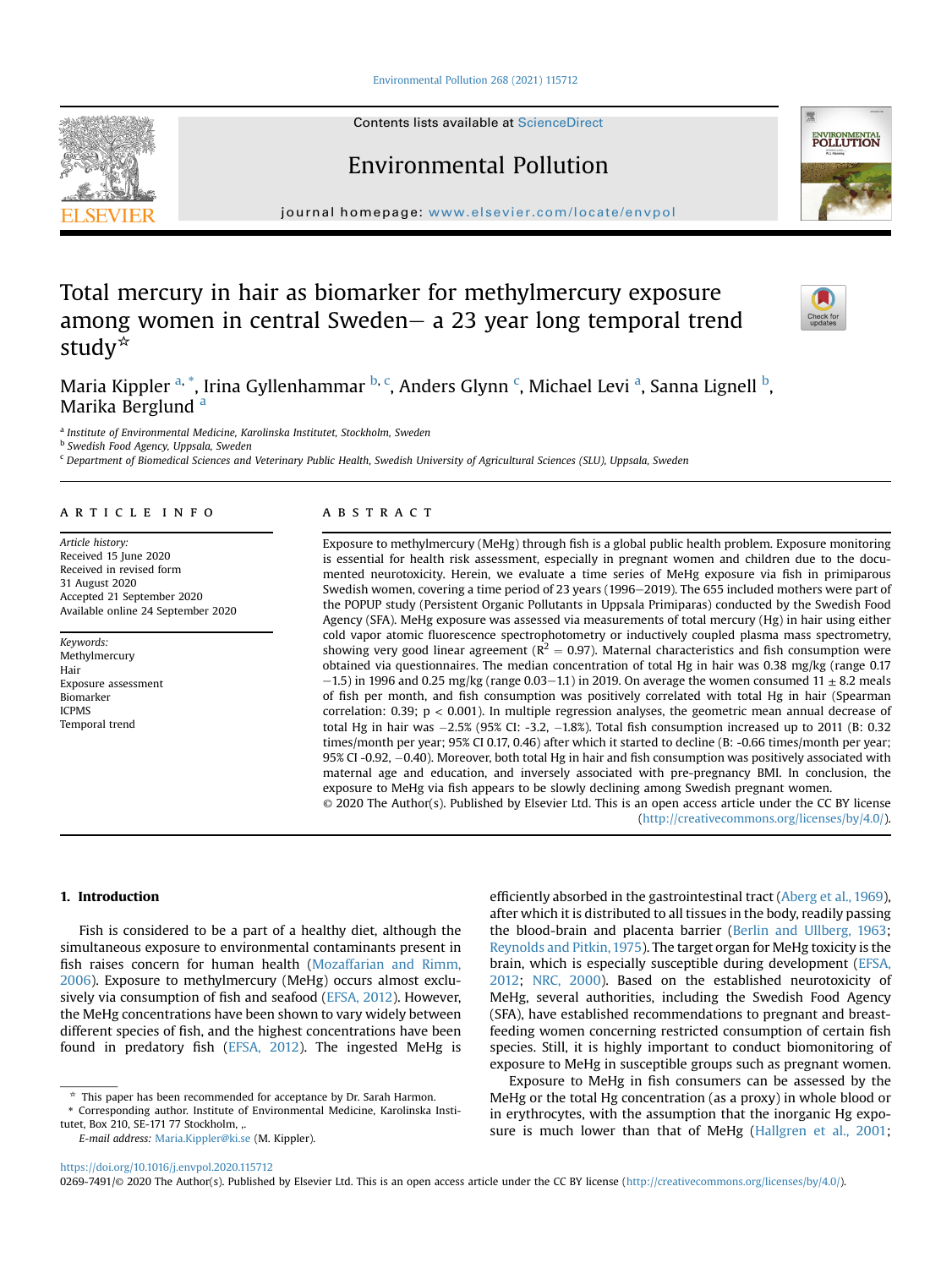[Skerfving, 1988](#page-7-0)). Exposure to MeHg can also be assessed by the total Hg concentration in hair as more than 90% of Hg in hair is in the form of MeHg [\(Berglund et al., 2005](#page-6-7)). Indeed, total Hg concentration in hair is highly correlated with the concentration of MeHg in blood, but not with inorganic Hg in blood [\(Berglund et al.,](#page-6-7) [2005\)](#page-6-7). It has been proposed that total Hg in hair reflects inorganic mercury exposure at low MeHg exposure in populations with no or low fish consumption [\(NRC, 2000\)](#page-6-5). However, studies in non-fish consumers found no association between total Hg in hair and inorganic Hg in blood, whereas total Hg in hair was associated with MeHg in blood, despite a very low MeHg exposure [\(Lindberg et al.,](#page-6-8) [2004\)](#page-6-8). Inorganic Hg in hair was also associated with fish consumption [\(Berglund et al., 2005\)](#page-6-7), but as fish contain very small amounts of inorganic mercury ([Marrugo-Negrete et al., 2008\)](#page-6-9) and the gastrointestinal absorption is low ([EFSA, 2012\)](#page-6-1), this minor fraction of inorganic Hg in hair probably emanates from MeHg that has been demethylated in the body and/or during sample preparation and analysis. Thus, the concentration of total Hg in hair appears to be a very good biomarker of MeHg exposure.

Despite the adoption of the Minamata Convention on mercury, designed to protect human health and the environment from Hg pollution ([UNEP, 2017](#page-7-1)), it has been estimated that climate change is likely to increase the human exposure to MeHg via fish and seafood ([Alava et al., 2017](#page-6-10)). The aim of the present study was to evaluate a time series of MeHg exposure via fish in primipara Swedish women during a period of 23 years ( $1996-2019$ ).

# 2. Materials and methods

# 2.1. Participants

Participants were primiparous women living in Uppsala County, Sweden, included in the POPUP study (Persistent Organic Pollutants in Uppsala Primiparas) conducted by the SFA [\(Glynn et al.,](#page-6-11) [2007;](#page-6-11) [Lignell et al., 2009\)](#page-6-12). The details about recruitment and collection of data have been described elsewhere [\(Glynn et al.,](#page-6-11) [2007;](#page-6-11) [Lignell et al., 2009](#page-6-12)). In short, participants were randomly recruited among primiparous mothers who were Swedish by birth and delivered at Uppsala University Hospital. Hair samples for assessment of MeHg were collected by a midwife who visited the mothers three weeks after delivery. Data on maternal characteristics were obtained via personal interviews and questionnaires, and included age, weight before pregnancy, height, level of education, and smoking before and during pregnancy. Also, information regarding fish consumption was collected using a detailed selfadministered questionnaire where type of fish consumed and consumption frequency (number of meals per month or week) were specified. The validation of this questionnaire has been described in detail elsewhere ([Strom et al., 2011\)](#page-7-2). The study was approved by the local ethics committee of Uppsala University, and participants gave their informed consent prior to the inclusion in the study.

In total, 658 mothers were recruited from 1996 to 2019 out of which three (one in 2008 and two in 2019) did not donate a hair sample, resulting in 655 mothers with data on MeHg exposure. Furthermore, some mothers lacked information on fish consumption (n = 12), age (n = 7), level of education (n = 5), body mass index ( $n = 18$ ), and pre-pregnancy smoking ( $n = 5$ ). Thus, the final study sample with exposure data and complete characteristics comprised 622 mothers.

# 2.2. Sample collection and preparation

Full length hair samples (about the thickness of a toothpick and 9 cm of length from the scalp, whenever available) were tied with a cotton thread in the back of the head, cut close to the scalp, put into a plastic bag and stored at room temperature. Hair samples collected between 1996 and 2006 were digested using alkaline solubilization as described in detail previously [\(Berglund et al.,](#page-6-7) [2005\)](#page-6-7). In short, about 20 mg hair was treated with L-cysteine, sodium hydroxide and sodium chloride and heated to  $90-95$  °C for 20 min. Hair samples collected between 2007 and 2019 were digested using a Milestone ultraCLAVE II microwave digestion system (EMLS, Leutkirch, Germany) ([Gustin et al., 2017\)](#page-6-13). Approximately 50 mg of hair was weighted into quartz or teflon tubes together with 2 mL nitric acid (65% w/w) and 3 mL deionized water and digested for 30 min (250 $\degree$ C and a pressure of 160 bar). Digested samples were cooled down to a temperature below 30 $\degree$ C, and thereafter diluted with deionized water to an acid concentration of 20%. Finally, 2 mL of each sample was stabilized with 2% hydrochloric acid (30% w/w, Merck, Darmstadt, Germany). In 2018, the hydrochloric acid used to stabilize Hg was exchanged to 1 ppm of a gold standard (Sigma-Aldrich, Stockholm, Sweden). The main reason for shifting the stabilizer was that when using hydrochloric acid in ICPMS analysis it decreased the sensitivity of other element ions of interest. Gold is commonly used for stabilizing Hg in ICPMS analyses (EPA method 6020B) and it mainly acts as an oxidizer keeping Hg in solution as ions.

# 2.3. Analytical methods

In hair samples collected from 1996 to 1999, the total Hg concentration was measured on a yearly basis using cold vapor atomic fluorescence spectrophotometry (CVAFS; Merlin PSA 10.023; P.S. Analytical Ltd., Orpington, Kent, UK) as previously described in detail [\(Berglund et al., 2005\)](#page-6-7). The limit of detection (LOD; calculated as three times the standard deviation of the reagent blanks) was <0.03 mg/kg. From 2000 and onwards, total Hg in hair was instead measured using inductively coupled plasma mass spectrometry (ICPMS; Agilent 7500ce, 7700x and 7900, Agilent Technologies, Tokyo, Japan) [\(Gustin et al., 2017](#page-6-13)). Hair samples collected between 2000 and 2006 were measured together, and thereafter samples were measured on a yearly basis. We continuously monitored the Hg isotope 201 in standard mode (no gas). The LOD was <0.08 mg/kg for all runs. Total Hg concentrations below the LOD of each respective method were kept as measured because, even though they are uncertain, they usually contain more information than applying the value of LOD/2 [\(Helsel, 1990\)](#page-6-14). Analytical quality was ascertained by inclusion of several reference materials for Hg in hair (IAEA 086 Hair, NCSZC81002b, GBW 09101) in each analytical run [\(Table 1\)](#page-2-0), and in general there was a good agreement between obtained concentrations and target concentrations.

In connection to the switch of analytical method from CVAFS to ICPMS, 14 different hair samples were analyzed using both methods. The Hg concentrations in the hair samples showed a good agreement between the two analytical methods [Linear regression: CVAFS =  $0.99*$ ICPMS+0.009 (R<sup>2</sup> = 0.97; n = 14)] within the range of 0.1-0.8 mg Hg/kg hair ([Fig. 1a](#page-2-1)). Similarly, the shift of Hg stabilizer from hydrochloric acid to gold was evaluated by ICPMS analysis of 71 hair samples and the methods showed good agreement [Linear regression: HCl = 1.03\*Gold-0.015 ( $R^2 = 0.97$ ; n = 71)] [\(Fig. 1b](#page-2-1)).

#### 2.4. Statistics

The statistical analyses were performed with Stata 15.0 (Stata-Corp LLC, TX, USA) and  $p \le 0.05$  was considered statistically significant. Bivariate associations between total Hg in hair and potential influencing factors [year of collection, maternal age (years), pre-pregnancy BMI ( $\text{kg/m}^2$ ), level of education (upper secondary school,  $\leq$ 3 y of higher education,  $>$ 3 y of higher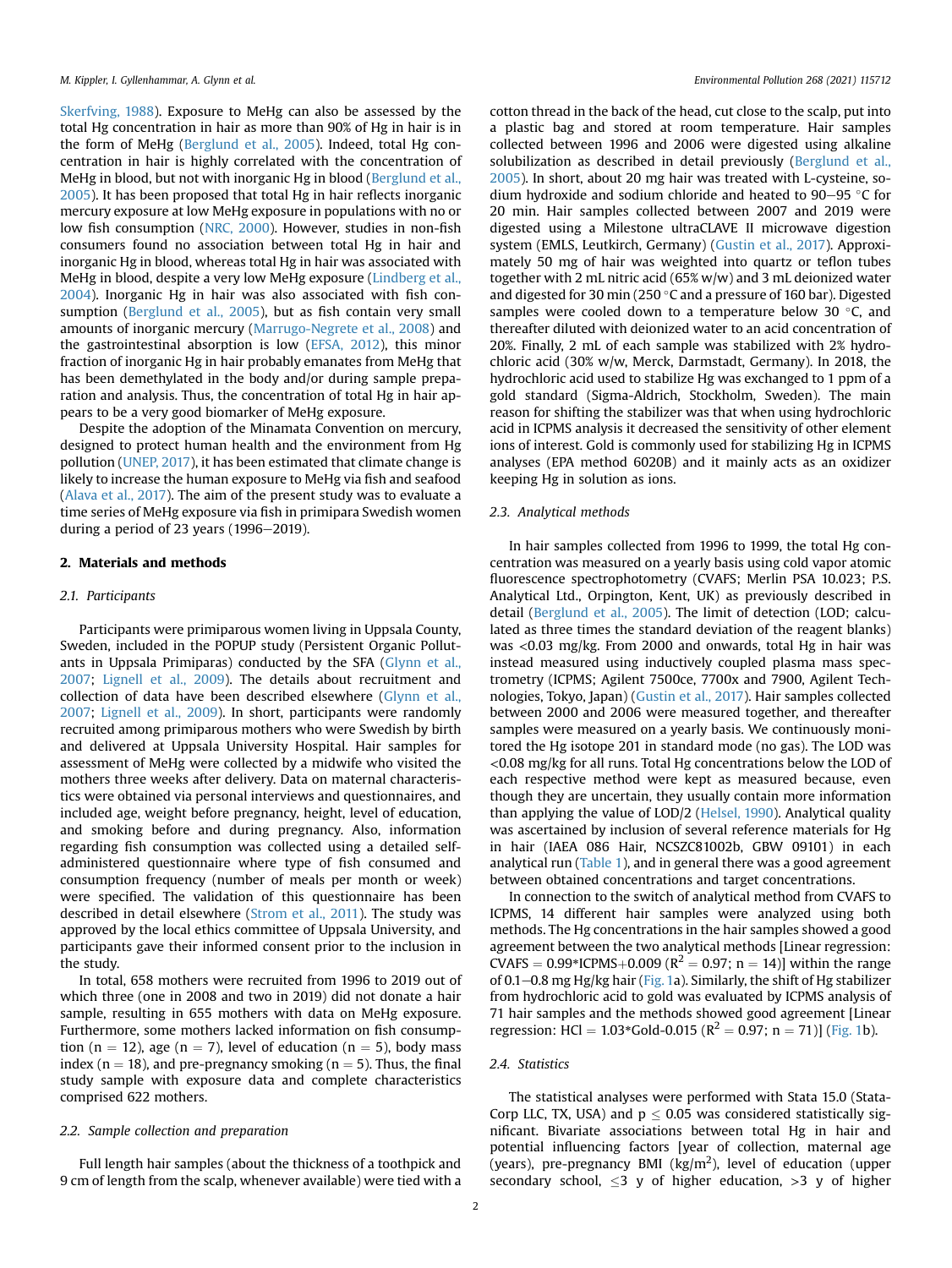## <span id="page-2-0"></span>Table 1

Results of the analytical quality control used for total mercury in hair (mg/kg).

| Material                   | Year      | n  | Obtained values (mg/kg) | Reference values (mg/kg) |
|----------------------------|-----------|----|-------------------------|--------------------------|
| IAEA-086 Hair <sup>a</sup> | 2000-2006 | 15 | 0.56                    | $0.57(0.534 - 0.612)$    |
|                            | 2008      |    | 0.55                    | $0.57(0.534 - 0.612)$    |
|                            | 2009      | 4  | 0.54                    | $0.57(0.534 - 0.612)$    |
|                            | 2010      | 4  | 0.54                    | $0.57(0.534 - 0.612)$    |
|                            | 2011      |    | 0.47                    | $0.57(0.534 - 0.612)$    |
|                            | 2012      | 3  | 0.47                    | $0.57(0.534 - 0.612)$    |
|                            | 2013      | 3  | 0.44                    | $0.57(0.534 - 0.612)$    |
|                            | 2014      | 3  | 0.53                    | $0.57(0.534 - 0.612)$    |
|                            | 2015      | 2  | 0.53                    | $0.57(0.534 - 0.612)$    |
|                            | 2017      | 3  | 0.53                    | $0.57(0.534 - 0.612)$    |
|                            | 2018      | 3  | 0.54                    | $0.57(0.534 - 0.612)$    |
| GBW 09101 <sup>b</sup>     | 2000-2006 | 7  | 2.18                    | $2.16 \pm 0.21$          |
| NCSZC81002bc               | 2007      | 3  | 1.18                    | $1.06 \pm 0.28$          |
|                            | 2008      |    | 1.21                    | $1.06 \pm 0.28$          |
|                            | 2009      | 4  | 1.19                    | $1.06 \pm 0.28$          |
|                            | 2010      | 4  | 1.19                    | $1.06 \pm 0.28$          |
|                            | 2011      |    | 0.98                    | $1.06 \pm 0.28$          |
|                            | 2012      | 3  | 1.02                    | $1.06 \pm 0.28$          |
|                            | 2013      | 5  | 0.88                    | $1.06 \pm 0.28$          |
|                            | 2014      | 9  | 1.08                    | $1.06 \pm 0.28$          |
|                            | 2015      | 2  | 1.11                    | $1.06 \pm 0.28$          |
|                            | 2016      | 3  | 0.99                    | $1.06 \pm 0.28$          |
|                            | 2017      | 3  | 1.35                    | $1.06 \pm 0.28$          |
|                            | 2018      | 3  | 1.31                    | $1.06 \pm 0.28$          |
|                            | 2019      | 2  | 0.99                    | $1.06 \pm 0.28$          |

<span id="page-2-2"></span>IAEA 086 Hair: International Atomic Energy Agency, Vienna, Austria.

<span id="page-2-3"></span><sup>b</sup> GBW 09101: Shanghai Institute of Nuclear Research Academia Sinica, Shanghai, China.

<span id="page-2-4"></span><span id="page-2-1"></span><sup>c</sup> NCSZC81002b: China National Analysis Center for Iron and Steel, Beijing, China.



Fig. 1. A-B. Comparison of total mercury (Hg) in hair A) measured using ICPMS or CVAFS, and B) using ICPMS following Hg stabilization with gold (1 ppm) or hydrochloric acid (HCl). (For interpretation of the references to colour in this figure legend, the reader is referred to the Web version of this article.)

education), smoking before pregnancy (no/yes/former), total fish consumption (times/month, making no distinction concerning type of fish consumed), and awareness of dietary advice concerning fish (yes/no)] were, depending on the type of data (continuous or categorical), assessed using either Spearman's rank correlation, Mann-Whitney U Test, or Kruskal-Wallis. The Jonckheere-Terpstra test was used to assess the change in total Hg in hair and fish consumption over the entire time period (1996 throughout 2019). Associations of total Hg in hair and fish consumption with date/year of collection were also visually examined using both scatter plots with Lowess smoothing lines and box plots.

For exploring predictors of total Hg in hair, we used multiple linear regression analysis, in which we included all predictors that were significantly associated with total hair Hg in the bivariate analyses [year of collection (continuously), maternal age  $\langle$  <25 y,  $\geq$ 25 to <30 y,  $\geq$ 30 to <35 years, and  $\geq$ 40 years), level of education (upper secondary school,  $\leq$ 3 y of higher education,  $>$ 3 y of higher education), pre-pregnancy BMI (<25 and  $\geq 25$  kg/m<sup>2</sup>), and fish consumption (no fish,  $<$ 5 times/month,  $\ge$ 5 to  $<$ 10 times/months and  $>$ 10 times/months)]. As total Hg in hair was not normally

distributed it was log-transformed using the natural logarithm. To ease the interpretation, the unstandardized beta estimates were sometimes exponentiated and expressed as percent change in total Hg in hair. For fish consumption, we applied spline linear regression analysis as the association with year of collection appeared non-linear (a spline knot was placed at year 2011). We also included the same predictors specified above in the model, except for total fish consumption. In addition, we explored the adjusted standardized estimates ( $\beta$ ) for each predictor in relation to total Hg in hair and fish consumption by adding the beta option for regression analysis in Stata, which standardizes all variables to have a mean of 0 and a standard deviation of 1. The residual distribution in each model was checked using  $q-q$  plots and residual versus fitted plots.

In sensitivity analyses, we explored the association of total Hg in hair and year of collection categorized into 5-year intervals  $(1996-2000, 2001-2006, 2007-2011, 2012-2016, >2017)$  using 1996–2000 as the reference category. In addition, we restricted the model of total Hg in hair and potential predictors to samples collected before 2011 when fish consumption was still increasing over time.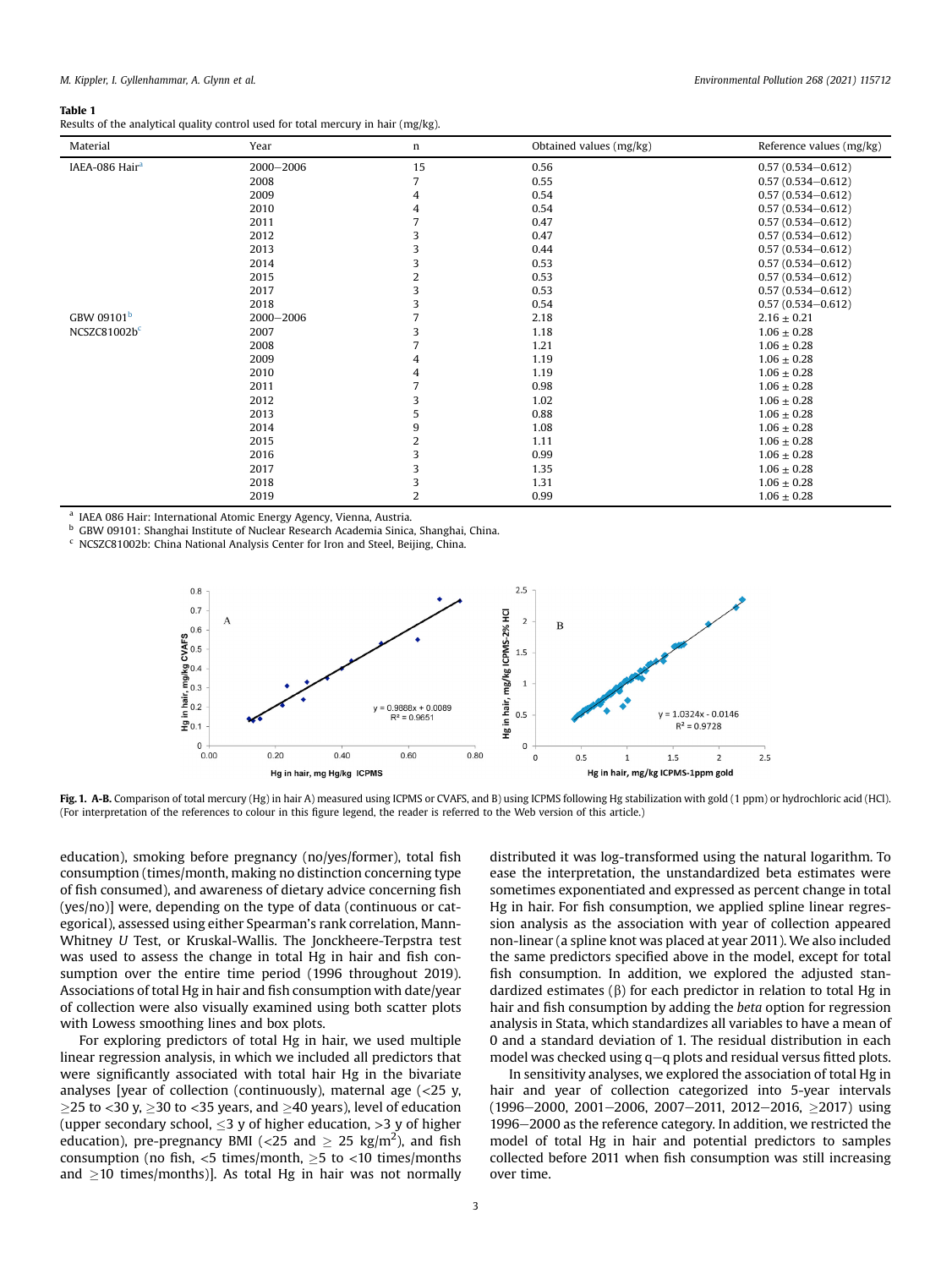### 3. Results

The primiparous Swedish mothers included in the study from 1996 to 2019 had a mean age of 29 years (range  $19-45$  years; [Table 2](#page-3-0)). The mean pre-pregnancy BMI was 23  $\text{kg/m}^2$  (range  $16-44$  kg/m<sup>2</sup>). About 55% of the participants had more than three years of studies after upper secondary school, and 76% of the mothers reported that they were non-smokers. The total concentration of Hg in hair (mg/kg) and fish consumption (times/month) per year of collection is presented in [Table 3.](#page-4-0) The overall median concentration of total mercury in hair from 1996 throughout 2019 was 0.34 mg/kg with a range of  $0.01-1.53$  mg/kg. None of the women exceeded WHO/JECFA provisional tolerable daily intake (PTDI) of 0.23  $\mu$ g/kg body weight - corresponding to 2.3 mg Hg/kg in hair, or EFSAs PTDI of 0.19  $\mu$ g/kg body weight – corresponding to about 1.9 mg Hg/kg hair, and less than 3% of all the women ( $n = 17$ ) out of 655) exceeded US NRC tolerable daily intake (TDI) of 0.1  $\mu$ g/ kg body weight - corresponding to about 1 mg Hg/kg in hair ([IOMC,](#page-6-15) [2008\)](#page-6-15). On average the women consumed  $11 \pm 8.2$  meals of fish per month, and thus, many of the women (63%) followed the dietary advice given by the SFA of eating fish two to three times per week. However, it should also be noted that about 5% of the women reported that they did not consume fish, but still total Hg was detected in their hair (median 0.12 mg/kg).

In bivariate analyses, there was a significant trend indicating that the concentration of total Hg in hair decreased over time (p < 0.001; [Fig. 2](#page-4-1)a and Supplemental Fig. S1a), whereas fish consumption increased significantly up to 2011 ( $p < 0.001$ ) after which the trend turned negative ( $p = 0.001$ ; [Fig. 2b](#page-4-1) and Supplemental Fig. S1b). Overall, total Hg in hair was positively correlated with total fish consumption [Spearman correlation  $(r_s) = 0.39$ ; p < 0.001]. Moreover, total Hg in hair was positively correlated with maternal age ( $r_s = 0.26$ ; p < 0.001) and level of education ( $r_s = 0.21$ ; p < 0.001), and inversely correlated with pre-pregnancy BMI  $(r_s = -0.19; p < 0.001)$ . Similarly, fish consumption was positively correlated with maternal age ( $r_s = 0.16$ ;  $p < 0.001$ ) and level of education ( $r_s = 0.18$ ;  $p < 0.001$ ), and weakly inversely correlated with pre-pregnancy BMI ( $r_s = -0.077$ ; p = 0.053). Neither total Hg in hair nor fish consumption was correlated with the women's smoking status prior to pregnancy ( $p > 0.05$ , respectively).

In a linear regression model, the total Hg in hair was inversely associated with year of collection ([Table 4](#page-5-0)), corresponding to a geometric mean annual decrease of total Hg in hair by  $-2.5\%$  (95 $\%$ CI -3.2, -1.8%). Moreover, mothers older than 30 year had on average higher total Hg in hair than mothers who were younger than 25 years, and mothers with more than 3 years of higher education had on average higher total Hg in hair than mothers who only attended upper secondary school. Mothers with a prepregnancy BMI equal to or above 25  $\text{kg/m}^2$  had on average lower total Hg in hair than mothers with a BMI below 25 kg/m<sup>2</sup>. Finally,

mothers consuming fish, independent of the amount, had on average higher total Hg in hair than those who did not consume fish. Fish consumption was the most important predictor for total hair Hg followed by year of collection, maternal age, education and pre-pregnancy BMI and the  $R^2$  of the model was 0.33.

In a spline regression model [\(Table 4\)](#page-5-0), there was an overall mean increase in fish consumption annually up to 2011, after which the trend turned negative with a mean annual decrease in fish consumption. There was no clear linear trend with maternal age, although there was an indication that mothers in the age range of  $>$ 30 to  $<$ 35 years ate on average fish more often than mothers who were younger than 25 years. Also, mothers with more than 3 years of higher education ate fish more often than mothers who only attended upper secondary school. Mothers with a pre-pregnancy BMI equal to or above 25 kg/ $m<sup>2</sup>$  ate on average less fish than mothers with a BMI below 25  $\text{kg/m}^2$ . Out of the studied predictors the strongest predictor for fish consumption was year of collection followed by maternal age, pre-pregnancy BMI and education, although it is noteworthy that the  $R^2$  of the model was very low 0.089.

In a sensitivity analysis, we explored the change in total Hg in hair over time categorizing year of collection into 5-year intervals (Supplemental Table S1), confirming decreasing concentrations over time. The geometric mean decrease of total Hg in hair was  $-42\%$  (95% CI 51, 31%) when comparing the last interval with the first 5-year interval. Moreover, we restricted the model with total Hg in hair to only include samples before 2011 ( $n = 342$ ), which resulted in a geometric mean decrease of total Hg in hair by -3.4% (95% CI: -4.8, -1.9; p < 0.001). Also, total Hg in hair was still positively associated with fish consumption, maternal age, and level of education, and inversely associated with pre-pregnancy BMI (data not shown).

# 4. Discussion

To our knowledge, this is the longest time series of MeHg exposure, assessed via total Hg in hair in primiparous Swedish women sampled between 1996 and 2019. Despite that the MeHg exposure varied between the different sampling years, there was an overall adjusted geometric mean decrease in total Hg in hair by -2.5% per year. This minor annual decrease of total Hg in hair suggests that it will take decades to see major changes in human exposure via fish, in spite of decreased Hg air emissions in Europe ([UNEP, 2019\)](#page-7-3). In contrast to Europe, on a global scale air emission was still increasing from 2010 to 2015. Surprisingly, the present decrease in MeHg exposure via fish appeared to be occurring in concordance with a trend of increasing fish consumption during most of the time period. Moreover, we found that MeHg exposure increased with maternal age and education, and decreased with maternal BMI, which is in accordance with findings of previous

<span id="page-3-0"></span>Table 2

General characteristics of the participating primiparous Swedish women, sampled from 1996 throughout 2019 ( $n = 655$ ).

| Characteristics                     | n   | Mean $\pm$ SD or percent | Median | 5–95th percentile |
|-------------------------------------|-----|--------------------------|--------|-------------------|
| Age (years)                         | 648 | $29 \pm 4.0$             | 29     | $22 - 36$         |
| Pre-pregnancy BMI $\frac{kg}{m^2}$  | 637 | $23 \pm 3.5$             | 22     | $19 - 30$         |
| Education                           | 650 |                          |        |                   |
| Upper secondary school (%)          | 159 | 24                       |        |                   |
| $\leq$ 3 years higher education (%) | 134 | 21                       |        |                   |
| >3 years higher education (%)       | 357 | 55                       |        |                   |
| Pre-pregnancy smoking               | 650 |                          |        |                   |
| Never $(\%)$                        | 494 | 76                       |        |                   |
| Former (%)                          | 70  | 11                       |        |                   |
| Current (%)                         | 86  | 13                       |        |                   |

Abbreviations: SD, standard deviation; BMI, body mass index.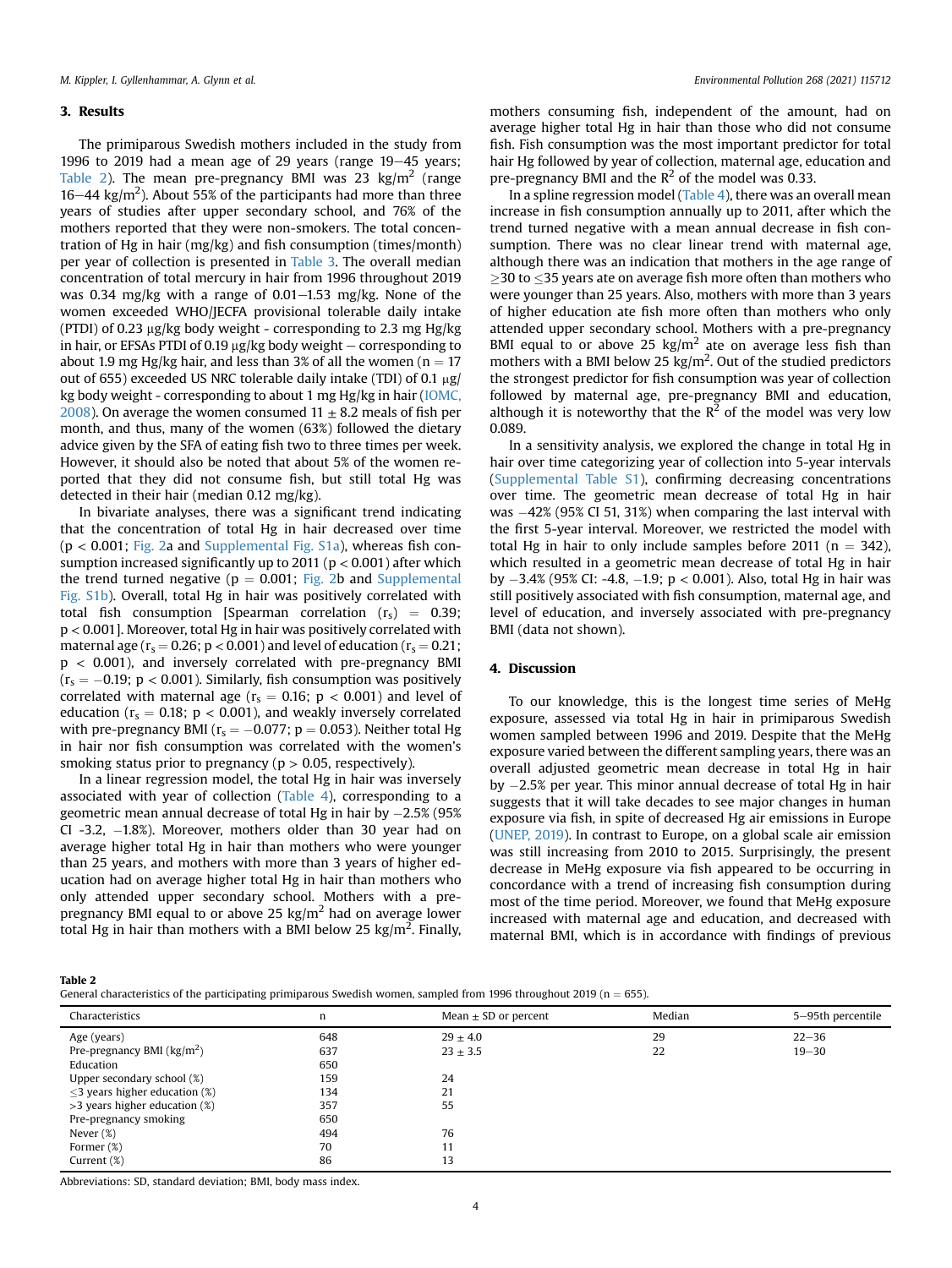# <span id="page-4-0"></span>Table 3

|  | Total mercury in hair (mg/kg) and total fish consumption (times per month) in primiparous Swedish women from 1996 throughout 2019. |  |
|--|------------------------------------------------------------------------------------------------------------------------------------|--|
|--|------------------------------------------------------------------------------------------------------------------------------------|--|

| Sampling year | $\mathbf n$ | Total mercury in hair (mg/kg) |        |                    |                |    | Total fish consumption (times/month) |        |                    |             |
|---------------|-------------|-------------------------------|--------|--------------------|----------------|----|--------------------------------------|--------|--------------------|-------------|
|               |             | Mean $\pm$ SD                 | Median | 25-75th percentile | Range          | n  | Mean $\pm$ SD                        | Median | 25-75th percentile | Range       |
| 1996          | 28          | $0.46 \pm 0.28$               | 0.38   | $0.27 - 0.58$      | $0.17 - 1.5$   | 28 | $9.8 \pm 6.7$                        | 9.1    | $4.5 - 13$         | $1.5 - 27$  |
| 1997          | 45          | $0.38 \pm 0.24$               | 0.30   | $0.24 - 0.41$      | $0.07 - 1.1$   | 45 | $8.2 \pm 5.4$                        | 8.0    | $3.8 - 12$         | $0 - 18$    |
| 1998          | 43          | $0.48 \pm 0.38$               | 0.40   | $0.31 - 0.55$      | $0.09 - 1.4$   | 43 | $8.3 \pm 5.5$                        | 6.8    | $4.3 - 11$         | $0.25 - 23$ |
| 1999          | 8           | $0.45 \pm 0.28$               | 0.35   | $0.28 - 0.51$      | $0.21 - 1.1$   | 8  | $10 \pm 4.1$                         | 10     | $8.8 - 13$         | $3.0 - 17$  |
| 2000          | 17          | $0.40 \pm 0.16$               | 0.37   | $0.26 - 0.56$      | $0.19 - 0.66$  | 17 | $14 \pm 16$                          | 12     | $6.3 - 15$         | $4.0 - 72$  |
| 2001          | 11          | $0.45 \pm 0.24$               | 0.41   | $0.26 - 0.59$      | $0.21 - 0.99$  | 11 | $8.5 \pm 6.7$                        | 7.3    | $4.0 - 9.0$        | $0.5 - 23$  |
| 2002          | 25          | $0.54 \pm 0.39$               | 0.36   | $0.30 - 0.75$      | $0.04 - 1.4$   | 25 | $9.8 \pm 4.7$                        | 11     | $6.3 - 12$         | $0.5 - 23$  |
| 2003          | 4           | $0.39 \pm 0.11$               | 0.38   | $0.31 - 0.47$      | $0.25 - 0.52$  | 4  | $6.9 \pm 2.2$                        | 6.5    | $5.1 - 8.6$        | $4.8 - 9.8$ |
| 2004          | 31          | $0.46 \pm 0.27$               | 0.42   | $0.30 - 0.59$      | $0.040 - 1.3$  | 31 | $12 \pm 8.3$                         | 10     | $6.8 - 17$         | $0 - 39$    |
| 2006          | 38          | $0.37 \pm 0.23$               | 0.32   | $0.19 - 0.49$      | $0.12 - 1.1$   | 38 | $13 \pm 8.7$                         | 11     | $7.3 - 15$         | $0 - 36$    |
| 2007          | 29          | $0.35 \pm 0.15$               | 0.34   | $0.26 - 0.40$      | $0.016 - 0.73$ | 29 | $11 \pm 7.3$                         | 12     | $6.8 - 17$         | $0 - 24$    |
| 2008          | 29          | $0.43 \pm 0.26$               | 0.39   | $0.24 - 0.56$      | $0.025 - 0.95$ | 30 | $11 \pm 8.2$                         | 9.5    | $6.3 - 16$         | $0 - 34$    |
| 2009          | 30          | $0.40 \pm 0.22$               | 0.39   | $0.23 - 0.51$      | $0.071 - 1.1$  | 28 | $15 \pm 9.1$                         | 14     | $7.9 - 19$         | $2.8 - 50$  |
| 2010          | 30          | $0.38 \pm 0.26$               | 0.29   | $0.21 - 0.50$      | $0.020 - 0.91$ | 28 | $14 \pm 8.8$                         | 12     | $9.5 - 17$         | $0 - 41$    |
| 2011          | 29          | $0.36 \pm 0.24$               | 0.33   | $0.23 - 0.42$      | $0.020 - 1.3$  | 28 | $16 \pm 14$                          | 13     | $9.3 - 16$         | $0 - 65$    |
| 2012          | 30          | $0.24 \pm 0.14$               | 0.23   | $0.13 - 0.37$      | $0.020 - 0.53$ | 30 | $9.5 \pm 6.9$                        | 8.6    | $4.3 - 15$         | $0 - 21$    |
| 2013          | 30          | $0.37 \pm 0.23$               | 0.35   | $0.23 - 0.49$      | $0.010 - 0.95$ | 29 | $9.9 \pm 6.9$                        | 9.8    | $6 - 16$           | $0 - 22$    |
| 2014          | 30          | $0.41 \pm 0.24$               | 0.38   | $0.27 - 0.61$      | $0.010 - 1.1$  | 27 | $16 \pm 9.4$                         | 14     | $9 - 22$           | $3.3 - 37$  |
| 2015          | 30          | $0.42 \pm 0.24$               | 0.36   | $0.27 - 0.60$      | $0.040 - 1.0$  | 30 | $9.7 \pm 7.2$                        | 7.9    | $5.8 - 13$         | $0.5 - 39$  |
| 2016          | 30          | $0.43 \pm 0.21$               | 0.40   | $0.29 - 0.60$      | $0.070 - 0.96$ | 30 | $12 \pm 6.6$                         | 11     | $7.9 - 14$         | $0 - 30$    |
| 2017          | 30          | $0.34 \pm 0.21$               | 0.31   | $0.18 - 0.51$      | $0.016 - 0.72$ | 30 | $9.6 \pm 9.0$                        | 7.1    | $3.2 - 12$         | $0 - 37$    |
| 2018          | 30          | $0.27 \pm 0.15$               | 0.21   | $0.15 - 0.34$      | $0.072 - 0.73$ | 30 | $9.1 \pm 6.6$                        | 8.1    | $4.7 - 13$         | $0 - 30$    |
| 2019          | 48          | $0.28 \pm 0.19$               | 0.25   | $0.17 - 0.37$      | $0.030 - 1.1$  | 47 | $8.3 \pm 5.3$                        | 7.7    | $4.0 - 11$         | $0 - 21$    |

<span id="page-4-1"></span>Abbreviations: SD, standard deviation.



Fig. 2. A-B. Scatter plots with smoothed lowess lines indicating decreasing concentrations of total hair mercury (Jonckheere-Terpstra trend test  $p < 0.001$ ) in Swedish primiparous women from 1996 throughout 2019, in combination with B) a trend of increasing total fish consumption up until 2011 (p < 0.001) after which it started to decline (p = 0.001).

# studies [\(Cusack et al., 2017](#page-6-16); [Taylor and Williamson, 2017](#page-7-4); [Trdin](#page-7-5) [et al., 2019\)](#page-7-5).

We have not been able to identify any other studies which have used hair to biomonitor the exposure to MeHg via fish over time, enabling a direct comparison. Our results are similar to those of a literature review of epidemiological data between 1966 and 2015, finding declining trends in total Hg in whole blood among pregnant women globally and regionally (Europe, Asia and North America) ([Sharma et al., 2019](#page-7-6)). On the other hand, it should be noted that Hg in whole blood is a less specific biomarker of MeHg than hair and may also reflect exposure to inorganic mercury originating from dental amalgam or other dietary sources. However, in all population groups focusing only on studies with documented dietary MeHg exposure there was also a significant decline in whole blood levels of total Hg [\(Sharma et al., 2019](#page-7-6)).

The decreasing trend of exposure to MeHg over time in Swedish primiparous women is most likely due to a combination of many different factors, such as changes in fish species available on the Swedish market, leading to an altered consumption pattern of the fish species most commonly consumed, and/or decreasing Hg levels in fish. Unfortunately, the detailed questions on consumption of different fish species in the questionnaire have been altered during this time period, making it difficult to determine if a change in the consumption pattern of different fish species has occurred. In the Swedish Market Basket Survey 2015 [\(SFA, 2017\)](#page-7-7), including fish baskets representative for the fish/fish products purchased by the average Swedish consumer, the median Hg concentration in the fish baskets was 30  $\mu$ g/kg, which is well below the lowest FAO/ WHO guideline for fish (500  $\mu$ g/kg). Lean marine fish and farmed salmon were the types of fish most frequently purchased by the Swedish consumers. In the Swedish POPUP study, in which the present women are included, a mean increase in salmon consumption of 0.7 g/day per year was reported from 1996 throughout 2006, and national surveys by SFA in 1996-97 and 2010 support an increased intake of salmon, especially farmed salmon ([SFA, 2011\)](#page-7-8). Globally, farmed Atlantic salmon has become an increasingly important source of seafood ([Bostock et al., 2010](#page-6-17)), and farmed Atlantic salmon contains lower Hg levels than wild Atlantic salmon ([Lundebye et al., 2017](#page-6-18)). In addition, levels of Hg in farmed Atlantic salmon have also been declining during the last decades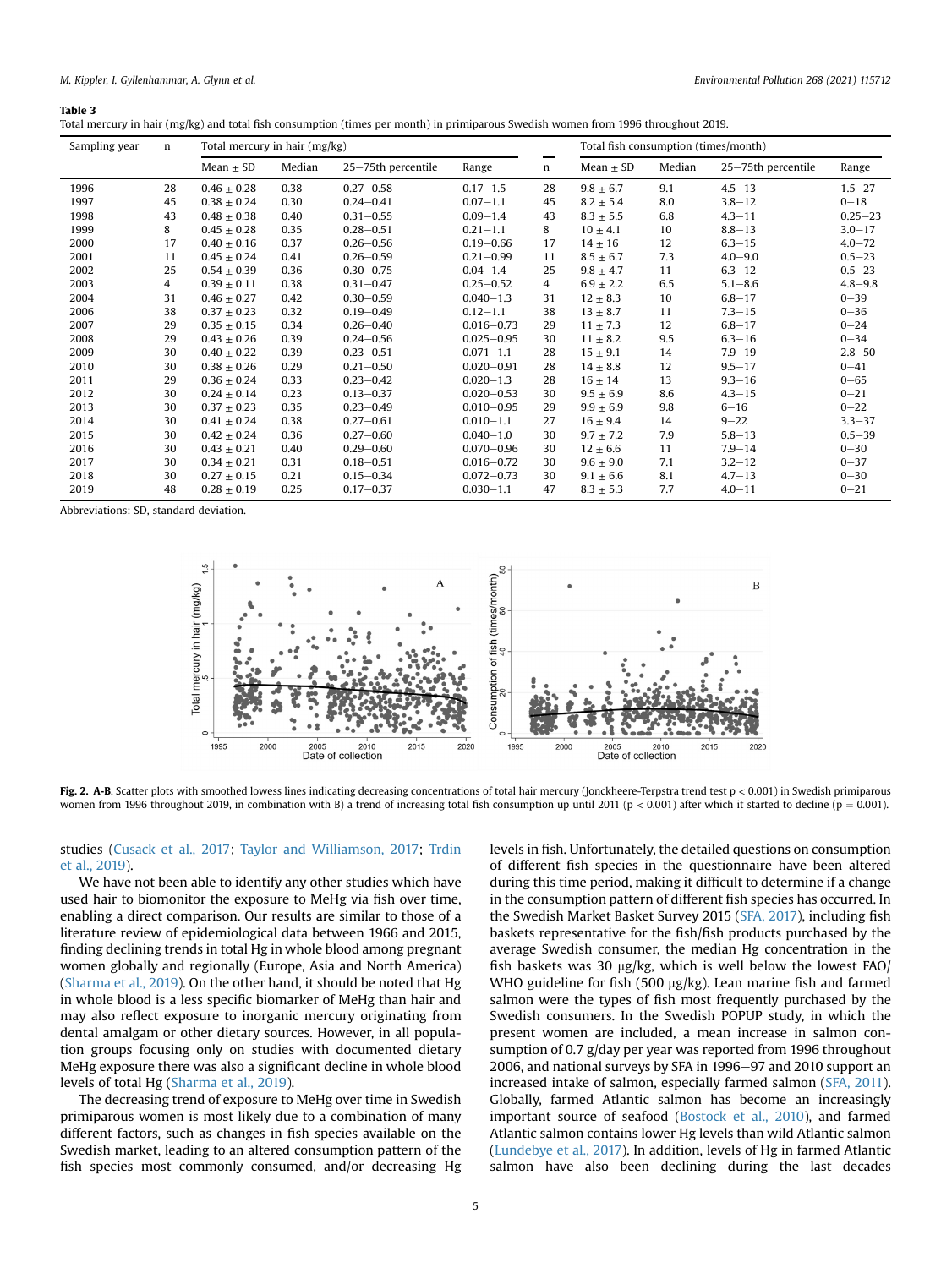## <span id="page-5-0"></span>Table 4

Multiple regression models of total mercury in hair (mg/kg; natural log-transformed) and total fish consumption (times/month) with year of collection and other potential predictors in primiparous Swedish women from 1996 throughout 2019 ( $n = 622$ ).

| Predictors                                                                                                                                     | Total mercury in hair (natural log-transformed) <sup>a</sup>                   |                                                                                  |                             | Total fish consumption (times/month) <sup>b</sup>                        |                                                                                       |                       |  |
|------------------------------------------------------------------------------------------------------------------------------------------------|--------------------------------------------------------------------------------|----------------------------------------------------------------------------------|-----------------------------|--------------------------------------------------------------------------|---------------------------------------------------------------------------------------|-----------------------|--|
|                                                                                                                                                | B (95% CI)                                                                     | $\beta$ (95% CI)                                                                 | p                           | B (95% CI)                                                               | $\beta$ (95% CI)                                                                      | p                     |  |
|                                                                                                                                                | $R^2 = 0.33$                                                                   |                                                                                  |                             | $R^2 = 0.089$                                                            |                                                                                       |                       |  |
| Year of collection (per year)<br>Year of collection <2011<br>Year of collection >2011<br>Maternal age (years)                                  | $-0.025$ ( $-0.032$ ; $-0.018$ )                                               | $-0.25$ ( $-0.31$ ; $-0.18$ )                                                    | < 0.001                     | 0.32(0.17; 0.46)<br>$-0.66$ ( $-0.92$ ; $-0.40$ )                        | 0.20(0.11; 0.29)<br>$-0.22$ ( $-0.31$ ; 0.13)                                         | < 0.001<br>< 0.001    |  |
| $<$ 25<br>$>25$ to $<$ 30<br>$>30$ to $<$ 35<br>>35                                                                                            | Reference<br>$0.079(-0.11; 0.27)$<br>0.31(0.12; 0.49)<br>$0.24 (-0.038; 0.51)$ | Reference<br>$0.053(-0.073; 0.18)$<br>0.20(0.078; 0.32)<br>$0.087(-0.014; 0.19)$ | 0.42<br>0.001<br>0.090      | Reference<br>$0.82(-1.7; 3.3)$<br>$2.6(-0.013; 5.2)$<br>$1.1(-2.2; 4.5)$ | Reference<br>$0.049(-0.10; 0.20)$<br>$0.15$ (-0.00077; 0.31)<br>$0.037(-0.074; 0.15)$ | 0.52<br>0.051<br>0.51 |  |
| Education<br>Upper secondary school<br>$\leq$ 3 years of higher education<br>>3years of higher education<br>Pre-pregnancy BMI $\frac{kg}{m^2}$ | Reference<br>$0.15 (-0.012; 0.031)$<br>0.27(0.13; 0.42)                        | Reference<br>$0.083 (-0.0067; 0.017)$<br>0.18(0.088; 0.29)                       | 0.069<br>< 0.001            | Reference<br>$-0.061(-1.7; 1.5)$<br>$1.5(-0.025; 3.0)$                   | Reference<br>$-0.0030$ ( $-0.083$ ; 0.073)<br>$0.089(-0.0015; 0.18)$                  | 0.94<br>0.054         |  |
| $<$ 25<br>>25<br>Fish consumption (times/month)                                                                                                | Reference<br>$-0.18$ ( $-0.30$ ; $-0.057$ )                                    | Reference<br>$-0.097(-0.16; -0.031)$                                             | 0.004                       | Reference<br>$-2.6(-4.0; -1.3)$                                          | Reference<br>$-0.13$ ( $-0.20$ ; $-0.064$ )                                           | < 0.001               |  |
| $\mathbf{0}$<br>$<$ 5<br>$\geq$ 5 to <10<br>>10                                                                                                | Reference<br>0.59(0.18; 1.0)<br>1.0(0.64; 1.4)<br>1.2(0.77; 1.5)               | Reference<br>0.30(0.092; 0.51)<br>0.64(0.41; 0.90)<br>0.78(0.50; 0.98)           | 0.005<br>< 0.001<br>< 0.001 |                                                                          |                                                                                       |                       |  |

Abbreviations: B, unstandardized beta;  $\beta$ , standardized beta; CI, confidence interval, R<sup>2</sup>, R-squared - goodness of fit; BMI, body mass index.

<span id="page-5-1"></span>a Predictors significantly associated with total mercury concentrations in hair in bivariate analyses (year of collection, maternal age, education, pre-pregnancy BMI, and fish consumption).

<span id="page-5-2"></span> $<sup>b</sup>$  Predictors significantly associated with total fish consumption in bivariate analyses [year of collection (spline knot at 2011), maternal age, education, and pre-pregnancy</sup> BMI].

([Nostbakken et al., 2015](#page-6-19)). On the other hand, recent findings from a birth cohort study in Northern Sweden, indicate that pregnant women only consume marginally more fatty fish (mean  $\pm$  SD:  $18 \pm 14$  g/day) than lean ( $14 \pm 12$  g/day) fish ([Stravik et al., 2019\)](#page-7-9) and that the consumption of fresh water fish is low (2.5% out of 589 participants) ([Gustin et al., 2020](#page-6-20)). For lean marine fish, Atlantic fish has been shown to contain lower MeHg levels than Mediterranean fish (0.43  $\mu$ g/g versus 1.5  $\mu$ g/g wet weight) ([Junque et al., 2018](#page-6-21)), but we have not found any data concerning temporal trends of Hg in lean marine fish. The Hg concentrations in Swedish freshwater fish have also declined, particularly in fish from waters in southwestern Sweden where Hg decreased by up to 10% per year [\(Akerblom et al.,](#page-6-22) [2014\)](#page-6-22). However, the authors noted that 52% of Swedish freshwater fish still exceeded the MeHg guidelines by FAO/WHO in fish  $(0.5-1.0 \text{ mg Hg/kg})$  ([Akerblom et al., 2014](#page-6-22)). As only 3% of the women in the present study exceed a hair Hg concentration of 1 mg/kg, corresponding to the reference dose set by US EPA (2001) of 0.1 mg MeHg/kg body weight per day, their consumption of freshwater fish appears to be low.

Low intake of freshwater fish and declining MeHg exposure may be a result of dietary advisories established by the SFA, which have been reinforced during the last 50 years, recommending pregnant and lactating women to avoid consumption of fish known to contain high levels of Hg. Indeed, starting from the sampling year 2001-2002, 95% of the present women responded that they were aware of the dietary advisories concerning fish. The custom of informing pregnant women of risks associated with intake of certain fish species has been widely debated, as pregnant women should not be stressed, and that they may avoid or decrease their fish consumption instead of choosing fish naturally low in MeHg. Our results show, on the contrary, that this does not appear to be the case. More than 60% of the pregnant women reported that they consumed fish  $2-3$  times/week or more, which is likely due to an increased awareness of the beneficial effects of fish consumption on fetal outcomes, especially on fetal brain development ([Oken](#page-6-23)

[et al., 2005](#page-6-23)). Interestingly, we were able to detect MeHg in mothers who reported that they did not consume fish, which may for some individuals be related to misclassification of fish consumption. However, measurable MeHg levels have previously been reported in non-fish-eating individuals [\(Lindberg et al., 2004](#page-6-8)), and hypothesized to be related to the use of fish meal in animal feed, resulting in exposure via intake of meat and poultry ([Dabeka et al.,](#page-6-24) [2003;](#page-6-24) [Shah et al., 2010](#page-7-10)).

The main strengths of the present study include the 23-year long exposure monitoring period, that the exposure assessment was conducted by measurements in hair, a well-established marker of MeHg exposure [\(Berglund et al., 2005](#page-6-7)), and the use of a validated questionnaire for estimating the mothers fish consumption. On the other hand, this study also has several limitations which might have affected the observed declining trend in MeHg exposure. The laboratory method for measuring total Hg in hair has been exchanged once, shifting from CVAFS to ICPMS (2000) and thereafter the ICPMS method was altered in 2018, to using gold instead of hydrochloric acid for stabilization of Hg. Thus, we cannot exclude that some of the observed changes in total Hg are related to these changes. However, in relation to each change in laboratory method we conducted thorough method comparisons analyzing several hair samples in duplicates using the two different methods, showing very good agreement each time within the range of 0.1-0.8 mg Hg/kg and 0.4-2.3 mg Hg/kg ([Fig. 1](#page-2-1)a and b) in hair, respectively. Secondly, misclassification of fish consumption due to measurement error is inevitable in dietary assessment studies. Indeed, an earlier validation of the applied frequency questions in 130 women indicated that individuals tend to overestimate their fish consumption, but despite this there was a good correlation between total Hg in hair and fish intake per month [\(Strom et al.,](#page-7-2) [2011](#page-7-2)). Similarly, we found a reasonable correlation between total Hg in hair and fish consumption (Spearman correlation: 0.39;  $p < 0.001$ ). Finally, this temporal trend study only included primiparous women from Uppsala county in central Sweden, and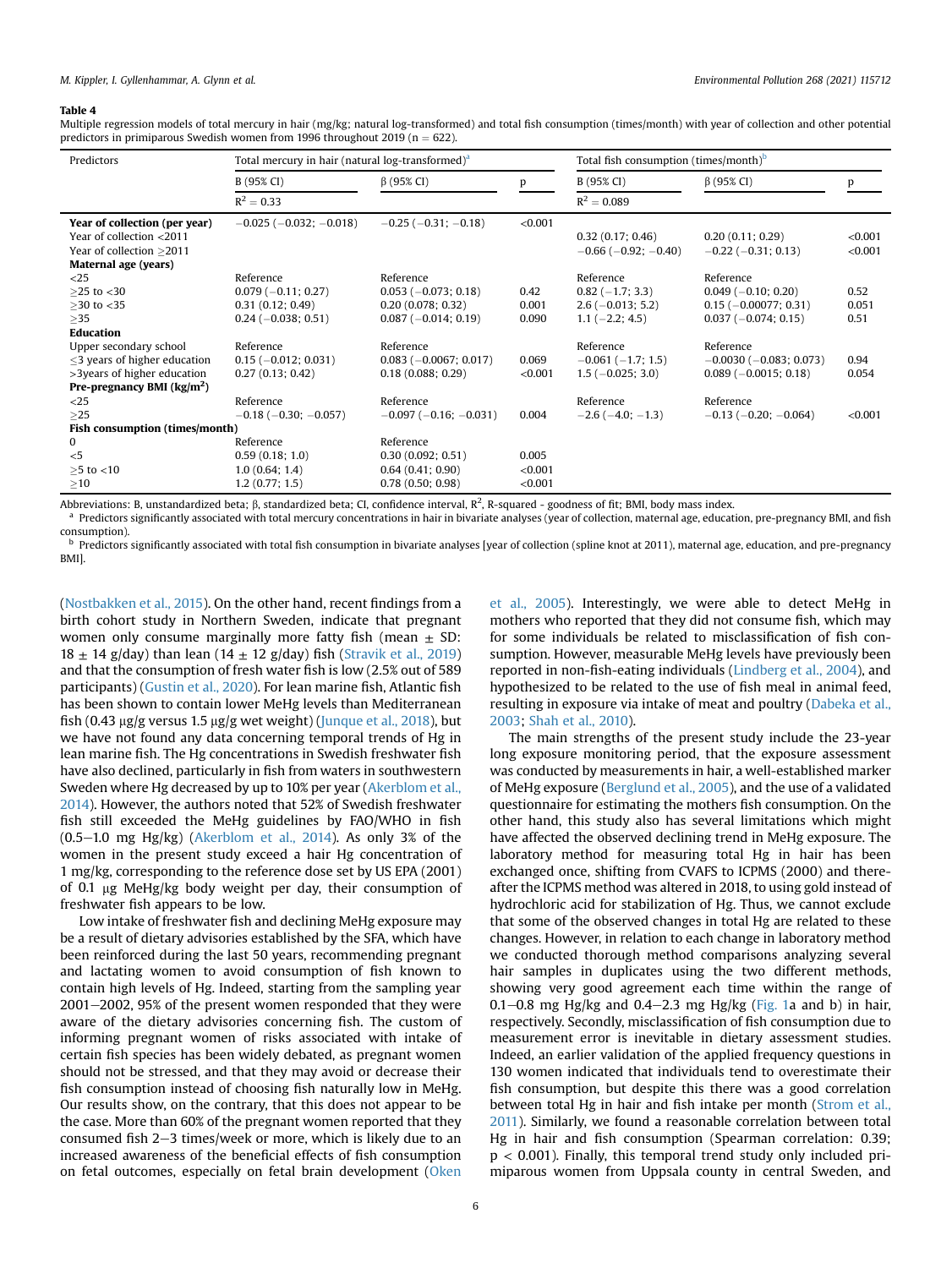therefore, geographical differences within Sweden cannot be excluded. Biomonitoring of Hg in blood in other countries have indicated differences among women in coastal regions compared to those in the inland [\(Cusack et al., 2017\)](#page-6-16). In Sweden, fish consumption is not only the main source of MeHg exposure, but also a major source of exposure to polychlorinated biphenyls (PCBs), dibenzo-p-dioxins and dibenzofurans (PCDD/Fs). In a comparison of temporal trends of PCBs and PCDD/Fs in breast milk, the POPUP trends between 2000 and 2017, using the same participants as in the present study, were similarly decreasing as in breast milk from Stockholm and Gothenburg, the two largest urban areas of Sweden ([Glynn et al., 2020\)](#page-6-25). This suggests that the POPUP population is representative for populations of young pregnant and nursing women in urban areas of Sweden.

# 5. Conclusion

The present findings indicate a trend of decreasing MeHg exposure in Swedish primiparous women despite a trend of increasing fish consumption during the majority of the biomonitoring period. In general, the MeHg exposure in Sweden was low with only a few percent of primiparous women exceeding the reference dose for neurotoxic effects. Even though the present study indicate that the MeHg exposure via fish has been decreasing during the last decades further monitoring is warranted, especially as it has been foreseen that ongoing and upcoming climate changes are likely to increase the human exposure to MeHg via fish and seafood ([Alava et al., 2017\)](#page-6-10). Also, emerging evidence suggest that Hg exposure below current health-based guideline values may be associated with various adverse health outcomes [\(Sharma et al.,](#page-7-6) [2019\)](#page-7-6), emphasizing the need to reduce Hg as much as possible to be able to continue to promote fish as a healthful food alterative.

# Authorship statement

Maria Kippler: Methodology, Formal analysis, Data curation, Writing - original draft, Visualization, Project administration. Irina Gyllenhammar: Conceptualization, Investigation, Data curation, Writing - review & editing. Anders Glynn: Conceptualization, Writing - review & editing. Michael Levi: Formal analysis, Writing review & editing. Sanna Lignell: Conceptualization, Investigation, Writing - review & editing. Marika Berglund: Conceptualization, Methodology, Investigation, Writing - review & editing, Supervision, Project administration.

## Declaration of competing interest

The authors declare that they have no known competing financial interests or personal relationships that could have appeared to influence the work reported in this paper.

# Acknowledgment

This study has been funded by the Swedish Environmental Protection Agency throughout the whole temporal trend study, thus, we prefer to be general. We thank the participating mothers, and nurses and midwives involved in sampling and data collection, for their patience and dedication during the study.

# Appendix A. Supplementary data

Supplementary data to this article can be found online at <https://doi.org/10.1016/j.envpol.2020.115712>.

#### References

- <span id="page-6-2"></span>[Aberg, B., Ekman, L., Falk, R., Greitz, U., Persson, G., Snihs, J.O., 1969. Metabolism of](http://refhub.elsevier.com/S0269-7491(20)36401-0/sref1) [methyl mercury \(203Hg\) compounds in man. Arch. Environ. Health 19,](http://refhub.elsevier.com/S0269-7491(20)36401-0/sref1) [478](http://refhub.elsevier.com/S0269-7491(20)36401-0/sref1)-[484](http://refhub.elsevier.com/S0269-7491(20)36401-0/sref1).
- <span id="page-6-22"></span>[Akerblom, S., Bignert, A., Meili, M., Sonesten, L., Sundbom, M., 2014. Half a century](http://refhub.elsevier.com/S0269-7491(20)36401-0/sref2) [of changing mercury levels in Swedish freshwater](http://refhub.elsevier.com/S0269-7491(20)36401-0/sref2) fish. Ambio 43, 91-[103.](http://refhub.elsevier.com/S0269-7491(20)36401-0/sref2)
- <span id="page-6-10"></span>[Alava, J.J., Cheung, W.W.L., Ross, P.S., Sumaila, U.R., 2017. Climate change](http://refhub.elsevier.com/S0269-7491(20)36401-0/sref3)[contaminant interactions in marine food webs: toward a conceptual frame](http://refhub.elsevier.com/S0269-7491(20)36401-0/sref3)work. Global Change Biol.  $23, 3984-4001$ .
- <span id="page-6-7"></span>[Berglund, M., Lind, B., Bjornberg, K.A., Palm, B., Einarsson, O., Vahter, M., 2005. Inter](http://refhub.elsevier.com/S0269-7491(20)36401-0/sref4)[individual variations of human mercury exposure biomarkers: a cross-sectional](http://refhub.elsevier.com/S0269-7491(20)36401-0/sref4) [assessment. Environ. Health. 4, 20.](http://refhub.elsevier.com/S0269-7491(20)36401-0/sref4)
- <span id="page-6-3"></span>[Berlin, M., Ullberg, S., 1963. Accumulation and retention of mercury in the mouse.](http://refhub.elsevier.com/S0269-7491(20)36401-0/sref5) [III. An autoradiographic comparison of methylmercuric dicyandiamide with](http://refhub.elsevier.com/S0269-7491(20)36401-0/sref5) [inorganic mercury. Arch. Environ. Health 6, 610](http://refhub.elsevier.com/S0269-7491(20)36401-0/sref5)-[616.](http://refhub.elsevier.com/S0269-7491(20)36401-0/sref5)
- <span id="page-6-17"></span>[Bostock, J., McAndrew, B., Richards, R., Jauncey, K., Telfer, T., Lorenzen, K., Little, D.,](http://refhub.elsevier.com/S0269-7491(20)36401-0/sref6) [Ross, L., Handisyde, N., Gatward, I., Corner, R., 2010. Aquaculture: global status](http://refhub.elsevier.com/S0269-7491(20)36401-0/sref6) [and trends. Philos. Trans. R. Soc. Lond. B Biol. Sci. 365, 2897](http://refhub.elsevier.com/S0269-7491(20)36401-0/sref6)-[2912](http://refhub.elsevier.com/S0269-7491(20)36401-0/sref6).
- <span id="page-6-16"></span>[Cusack, L.K., Smit, E., Kile, M.L., Harding, A.K., 2017. Regional and temporal trends in](http://refhub.elsevier.com/S0269-7491(20)36401-0/sref7) blood mercury concentrations and fi[sh consumption in women of child bearing](http://refhub.elsevier.com/S0269-7491(20)36401-0/sref7) [Age in the United States using NHANES data from 1999-2010. Environ. Health.](http://refhub.elsevier.com/S0269-7491(20)36401-0/sref7) [16, 10](http://refhub.elsevier.com/S0269-7491(20)36401-0/sref7).
- <span id="page-6-24"></span>[Dabeka, R.W., McKenzie, A.D., Bradley, P., 2003. Survey of total mercury in total diet](http://refhub.elsevier.com/S0269-7491(20)36401-0/sref8) [food composites and an estimation of the dietary intake of mercury by adults](http://refhub.elsevier.com/S0269-7491(20)36401-0/sref8) [and children from two Canadian cities, 1998-2000. Food Addit. Contam. 20,](http://refhub.elsevier.com/S0269-7491(20)36401-0/sref8) [629](http://refhub.elsevier.com/S0269-7491(20)36401-0/sref8)-[638](http://refhub.elsevier.com/S0269-7491(20)36401-0/sref8)
- <span id="page-6-1"></span>EFSA, 2012. Scientifi[c Opinion on the risk for public health related to the presence of](http://refhub.elsevier.com/S0269-7491(20)36401-0/sref9) [mercury and methylmercury in food. EFSA journal 10, 241.](http://refhub.elsevier.com/S0269-7491(20)36401-0/sref9)
- <span id="page-6-11"></span>[Glynn, A., Aune, M., Darnerud, P.O., Cnattingius, S., Bjerselius, R., Becker, W.,](http://refhub.elsevier.com/S0269-7491(20)36401-0/sref10) [Lignell, S., 2007. Determinants of serum concentrations of organochlorine](http://refhub.elsevier.com/S0269-7491(20)36401-0/sref10) [compounds in Swedish pregnant women: a cross-sectional study. Environ.](http://refhub.elsevier.com/S0269-7491(20)36401-0/sref10) [Health. 6, 2.](http://refhub.elsevier.com/S0269-7491(20)36401-0/sref10)
- <span id="page-6-25"></span>Glynn, A., Bignert, A., Nyberg, E., Gyllenhammar, I., Lignell, S., Friden, U., Aune, M., 2020. Temporal trends of persistent organic pollutants in Baltic Sea biota and humans from Sweden  $-$  comparisons of trends and relations to actions against pollution. Availible at: [https://www.diva-portal.org/smash/get/diva2:1424840/](https://www.diva-portal.org/smash/get/diva2:1424840/FULLTEXT07.pdf) [FULLTEXT07.pdf.](https://www.diva-portal.org/smash/get/diva2:1424840/FULLTEXT07.pdf) (Accessed 28 August 2020).
- <span id="page-6-20"></span>Gustin, K., Barman, M., Stråvik, M., Levi, M., Englund-Ögge, L., Murray, F., Jacobsson, B., Sandberg, A.S., Sandin, A., Wold, A.E., Vahter, M., Kippler, M., 2020. Low-level maternal exposure to cadmium, lead, and mercury and birth outcomes in a Swedish prospective birth-cohort. Environ. Pollut. [https://doi.org/](https://doi.org/10.1016/j.envpol.2020.114986) [10.1016/j.envpol.2020.114986](https://doi.org/10.1016/j.envpol.2020.114986) (in press).
- <span id="page-6-13"></span>[Gustin, K., Tofail, F., Mehrin, F., Levi, M., Vahter, M., Kippler, M., 2017. Methylmercury](http://refhub.elsevier.com/S0269-7491(20)36401-0/sref13) [exposure and cognitive abilities and behavior at 10years of age. Environ. Int.](http://refhub.elsevier.com/S0269-7491(20)36401-0/sref13)  $102.97 - 105.$  $102.97 - 105.$  $102.97 - 105.$
- <span id="page-6-6"></span>[Hallgren, C.G., Hallmans, G., Jansson, J.H., Marklund, S.L., Huhtasaari, F., Schutz, A.,](http://refhub.elsevier.com/S0269-7491(20)36401-0/sref14) [Stromberg, U., Vessby, B., Skerfving, S., 2001. Markers of high](http://refhub.elsevier.com/S0269-7491(20)36401-0/sref14) fish intake are associated with decreased risk of a fi[rst myocardial infarction. Br. J. Nutr. 86,](http://refhub.elsevier.com/S0269-7491(20)36401-0/sref14) [397](http://refhub.elsevier.com/S0269-7491(20)36401-0/sref14)-[404.](http://refhub.elsevier.com/S0269-7491(20)36401-0/sref14)
- <span id="page-6-14"></span>[Helsel, D., 1990. Less than obvious - statistical treatment of data below the detection](http://refhub.elsevier.com/S0269-7491(20)36401-0/sref15) [limit. Environ. Sci. Technol. 24, 1](http://refhub.elsevier.com/S0269-7491(20)36401-0/sref15)-[9](http://refhub.elsevier.com/S0269-7491(20)36401-0/sref15).
- <span id="page-6-15"></span>[IOMC \(Chemicals Inter-Organization Programme for the Sound Management of](http://refhub.elsevier.com/S0269-7491(20)36401-0/sref16) [Chemicals\), 2008. Guidance for Identifying Populations at Risk from Mercury](http://refhub.elsevier.com/S0269-7491(20)36401-0/sref16) [Exposure. UNEP and WHO](http://refhub.elsevier.com/S0269-7491(20)36401-0/sref16).
- <span id="page-6-21"></span>[Junque, E., Gari, M., Llull, R.M., Grimalt, J.O., 2018. Drivers of the accumulation of](http://refhub.elsevier.com/S0269-7491(20)36401-0/sref17) [mercury and organochlorine pollutants in Mediterranean lean](http://refhub.elsevier.com/S0269-7491(20)36401-0/sref17) fish and dietary signifi[cance. Sci. Total Environ. 634, 170](http://refhub.elsevier.com/S0269-7491(20)36401-0/sref17)-[180](http://refhub.elsevier.com/S0269-7491(20)36401-0/sref17).
- <span id="page-6-12"></span>[Lignell, S., Aune, M., Darnerud, P.O., Cnattingius, S., Glynn, A., 2009. Persistent](http://refhub.elsevier.com/S0269-7491(20)36401-0/sref18) [organochlorine and organobromine compounds in mother](http://refhub.elsevier.com/S0269-7491(20)36401-0/sref18)'s milk from Sweden 1996-2006: compound-specifi[c temporal trends. Environ. Res. 109, 760](http://refhub.elsevier.com/S0269-7491(20)36401-0/sref18)-[767.](http://refhub.elsevier.com/S0269-7491(20)36401-0/sref18)
- <span id="page-6-8"></span>[Lindberg, A., Bjornberg, K.A., Vahter, M., Berglund, M., 2004. Exposure to methyl](http://refhub.elsevier.com/S0269-7491(20)36401-0/sref19)mercury in non-fi[sh-eating people in Sweden. Environ. Res. 96, 28](http://refhub.elsevier.com/S0269-7491(20)36401-0/sref19)-[33.](http://refhub.elsevier.com/S0269-7491(20)36401-0/sref19)
- <span id="page-6-18"></span>[Lundebye, A.K., Lock, E.J., Rasinger, J.D., Nostbakken, O.J., Hannisdal, R., Karlsbakk, E.,](http://refhub.elsevier.com/S0269-7491(20)36401-0/sref20) [Wennevik, V., Madhun, A.S., Madsen, L., Graff, I.E., Ornsrud, R., 2017. Lower](http://refhub.elsevier.com/S0269-7491(20)36401-0/sref20) [levels of Persistent Organic Pollutants, metals and the marine omega 3-fatty](http://refhub.elsevier.com/S0269-7491(20)36401-0/sref20) [acid DHA in farmed compared to wild Atlantic salmon \(Salmo salar\). Environ.](http://refhub.elsevier.com/S0269-7491(20)36401-0/sref20) [Res. 155, 49](http://refhub.elsevier.com/S0269-7491(20)36401-0/sref20)-[59](http://refhub.elsevier.com/S0269-7491(20)36401-0/sref20).
- <span id="page-6-9"></span>[Marrugo-Negrete, J., Verbel, J.O., Ceballos, E.L., Benitez, L.N., 2008. Total mercury](http://refhub.elsevier.com/S0269-7491(20)36401-0/sref21) and methylmercury concentrations in fi[sh from the Mojana region of Colombia.](http://refhub.elsevier.com/S0269-7491(20)36401-0/sref21) [Environ. Geochem. Health 30, 21](http://refhub.elsevier.com/S0269-7491(20)36401-0/sref21)-[30](http://refhub.elsevier.com/S0269-7491(20)36401-0/sref21).
- <span id="page-6-0"></span>[Mozaffarian, D., Rimm, E.B., 2006. Fish intake, contaminants, and human health:](http://refhub.elsevier.com/S0269-7491(20)36401-0/sref22) [evaluating the risks and the bene](http://refhub.elsevier.com/S0269-7491(20)36401-0/sref22)fits. J. Am. Med. Assoc. 296, 1885-[1899.](http://refhub.elsevier.com/S0269-7491(20)36401-0/sref22)
- <span id="page-6-19"></span>[Nostbakken, O.J., Hove, H.T., Duinker, A., Lundebye, A.K., Berntssen, M.H.,](http://refhub.elsevier.com/S0269-7491(20)36401-0/sref23) [Hannisdal, R., Lunestad, B.T., Maage, A., Madsen, L., Torstensen, B.E.,](http://refhub.elsevier.com/S0269-7491(20)36401-0/sref23) [Julshamn, K., 2015. Contaminant levels in Norwegian farmed Atlantic salmon](http://refhub.elsevier.com/S0269-7491(20)36401-0/sref23) [\(Salmo salar\) in the 13-year period from 1999 to 2011. Environ. Int. 74, 274](http://refhub.elsevier.com/S0269-7491(20)36401-0/sref23)-[280](http://refhub.elsevier.com/S0269-7491(20)36401-0/sref23).
- <span id="page-6-5"></span>[NRC, 2000. Toxicological Effects of Methylmercury, ed](http://refhub.elsevier.com/S0269-7491(20)36401-0/sref24)^[eds. The National Academies](http://refhub.elsevier.com/S0269-7491(20)36401-0/sref24) [Press, Washington, DC.](http://refhub.elsevier.com/S0269-7491(20)36401-0/sref24)
- <span id="page-6-23"></span>[Oken, E., Wright, R.O., Kleinman, K.P., Bellinger, D., Amarasiriwardena, C.J., Hu, H.,](http://refhub.elsevier.com/S0269-7491(20)36401-0/sref25) [Rich-Edwards, J.W., Gillman, M.W., 2005. Maternal](http://refhub.elsevier.com/S0269-7491(20)36401-0/sref25) fish consumption, hair [mercury, and infant cognition in a U.S. Cohort. Environ. Health Perspect. 113,](http://refhub.elsevier.com/S0269-7491(20)36401-0/sref25) [1376](http://refhub.elsevier.com/S0269-7491(20)36401-0/sref25)-[1380](http://refhub.elsevier.com/S0269-7491(20)36401-0/sref25).
- <span id="page-6-4"></span>[Reynolds, W.A., Pitkin, R.M., 1975. Transplacental passage of methylmercury and its](http://refhub.elsevier.com/S0269-7491(20)36401-0/sref26)